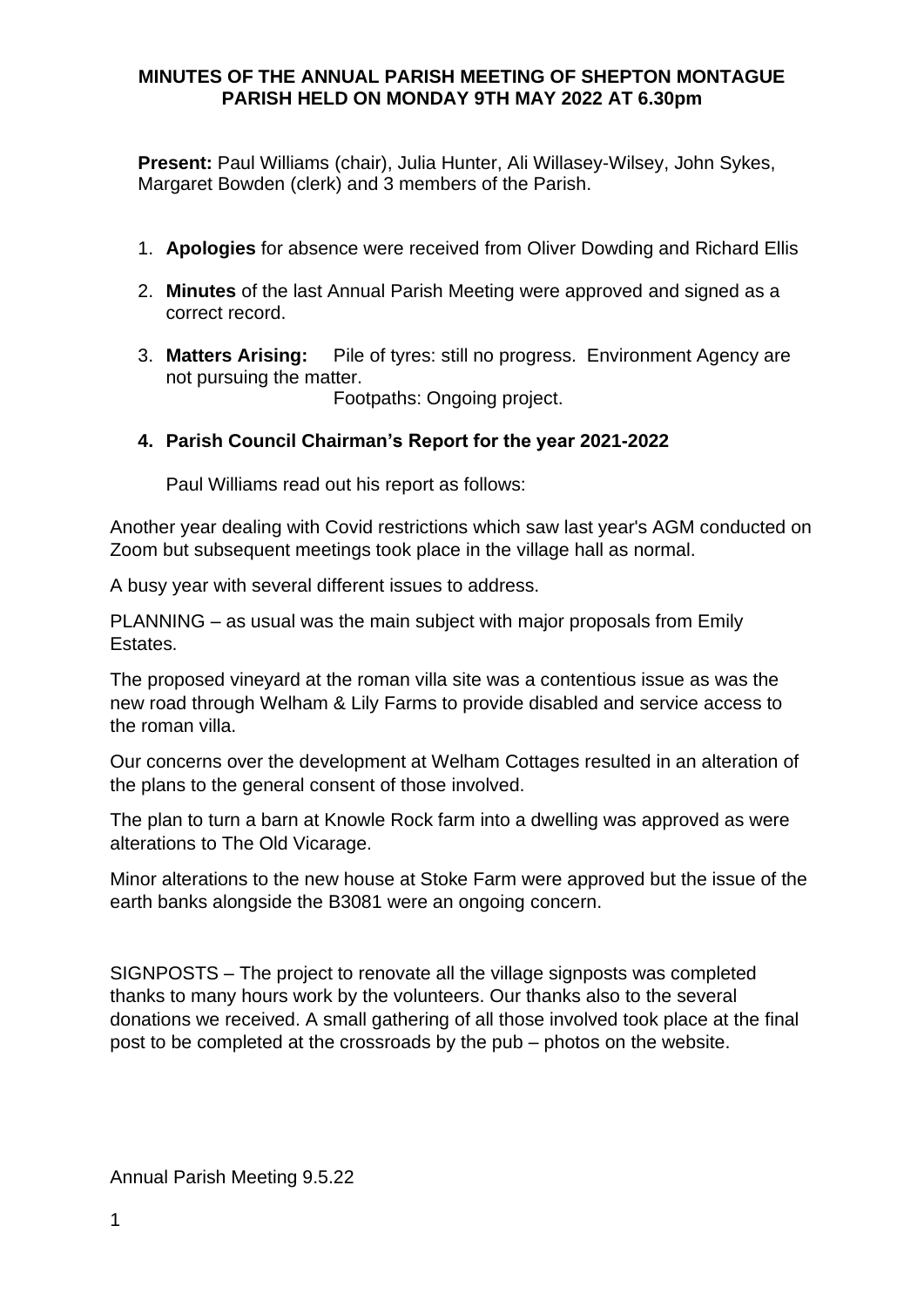FOOTPATHS – This is the next project to sort signage and repair stiles/fences etc. Our thanks to Oliver for the work he has put in so far and we hope to get stuck into this very soon.

TRAFFIC THROUGH THE VILLAGE – This is an ongoing problem with speeding traffic particularly with vehicles using the road through past the pub as a rat run going to and from work i.e., 8-9 am & 5-6 pm.

There was a recent incident where a dog was severely injured when hit by a car.

There are also problems with HGV's trying to negotiate the T Junction with East Street and getting stuck and damaging property. We are attempting to find ways to improve these issues.

AGGRESIVE DOG – There is an ongoing problem with an aggressive dog which has knowingly bitten two people. The police have been advised and have visited the owner. We will continue to monitor the situation.

Margaret our clerk has secured funding from the County Council for small projects. We received 3 tranches totaling £ 4263 which were used to buy various items for the village hall and development of the village hall garden including a Jubilee Bench.

During the year Richard Reed resigned from the council being too busy with his farm move to give his full commitment. I am delighted to say we co-opted Richard Ellis back onto the council to replace him.

I would like to express our thanks to Peter Gane for running the village website for many years. This valuable service is used by most of the village. Peter has now left the village but is continuing to run the site until we can sort out a replacement. Thank you, Peter.

My thanks also to my fellow councilors who put in the time and effort, all unpaid, to serve the community.

Last but most importantly our thanks to Margaret our clerk who is absolutely brilliant at the job. Her conscientious commitment to dealing with the multiple issues of the job is invaluable to us.

Paul Williams

Annual Parish Meeting 9.5.22